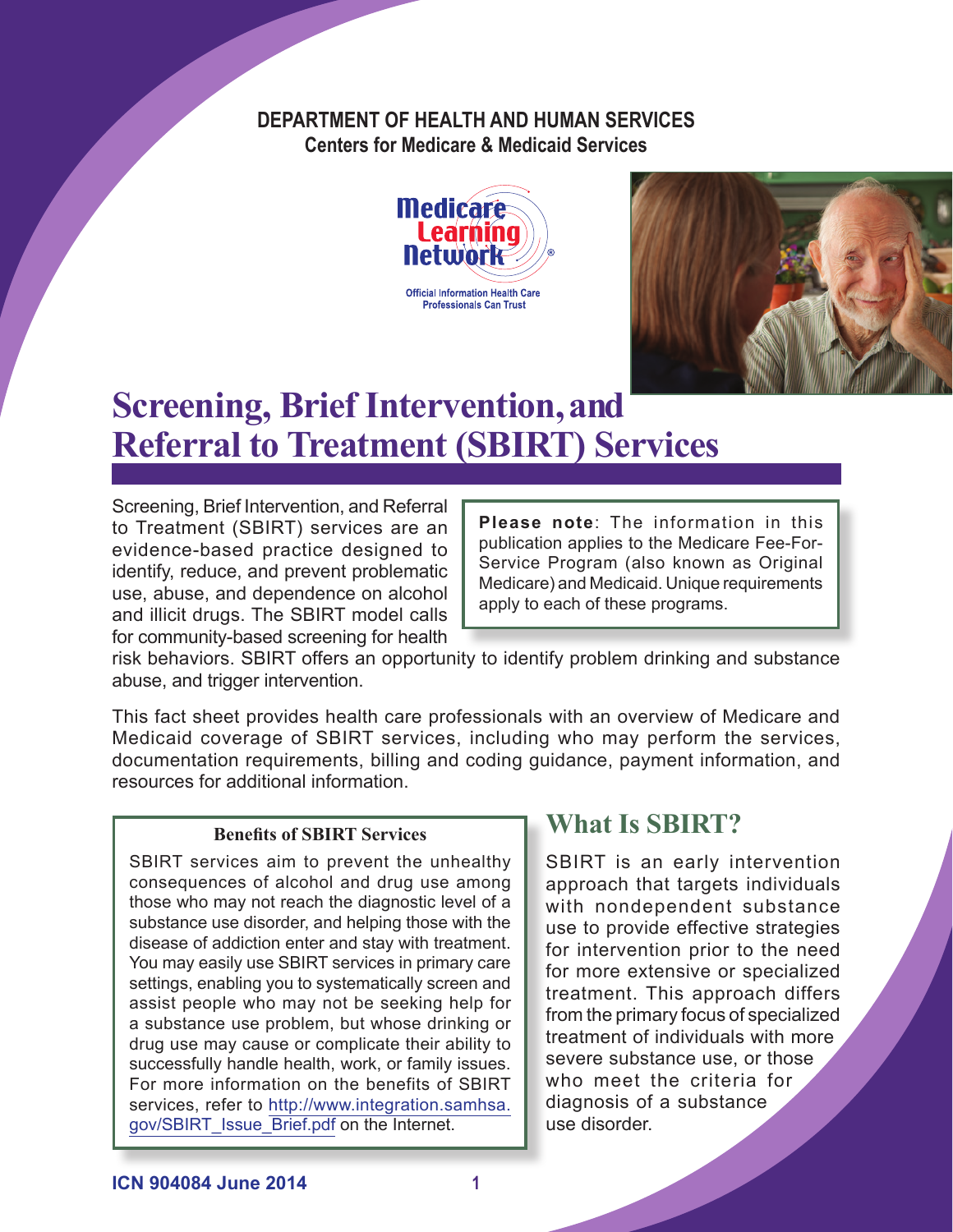#### **SBIRT consists of three major components:**



**1** Structured Assessment (Medicare) or Screening (Medicaid):<br>Assessing or screening a patient for risky substance use behaviors using standardized assessment or screening tools;



**2** Brief Intervention: Engaging a patient showing risky substance<br>use behaviors in a short conversation, providing feedback and advice; and



**Referral to Treatment:** Providing a referral to brief therapy or additional treatment to patients whose assessment or screening shows a need for additional services.



#### **SBIRT Assessment and Screening Tools**

The first component to the SBIRT process is screening. Screening tools include the World Health Organization's Alcohol Use Disorders Identification Test (AUDIT) Manual and the Drug Abuse Screening Test (DAST). For more information on SBIRT assessment and screening tools, as well as examples of tools, visit [http://www.integration.](http://www.integration.samhsa.gov/clinical-practice/sbirt/screening-page) [samhsa.gov/clinical-practice/sbirt/screening-page](http://www.integration.samhsa.gov/clinical-practice/sbirt/screening-page) on the Internet.

# **SBIRT Under Medicare**

#### **Who May Provide SBIRT Services?**

Medicare pays for medically reasonable and necessary SBIRT services when you furnish them in physicians' offices and outpatient hospitals. In these settings, you assess for and identify individuals with, or at-risk for, substance use-related problems and furnish limited interventions/treatment.

To bill Medicare overall, suppliers of SBIRT services must be:

- $\checkmark$  Licensed or certified to perform mental health services by the State in which they perform the services;
- $\checkmark$  Qualified to perform the specific mental health services rendered; and
- $\checkmark$  Working within their State Scope of Practice Act.

In addition to the three requirements listed above, Table 1 provides more information on the specific qualifications for suppliers authorized under Medicare to furnish SBIRT services.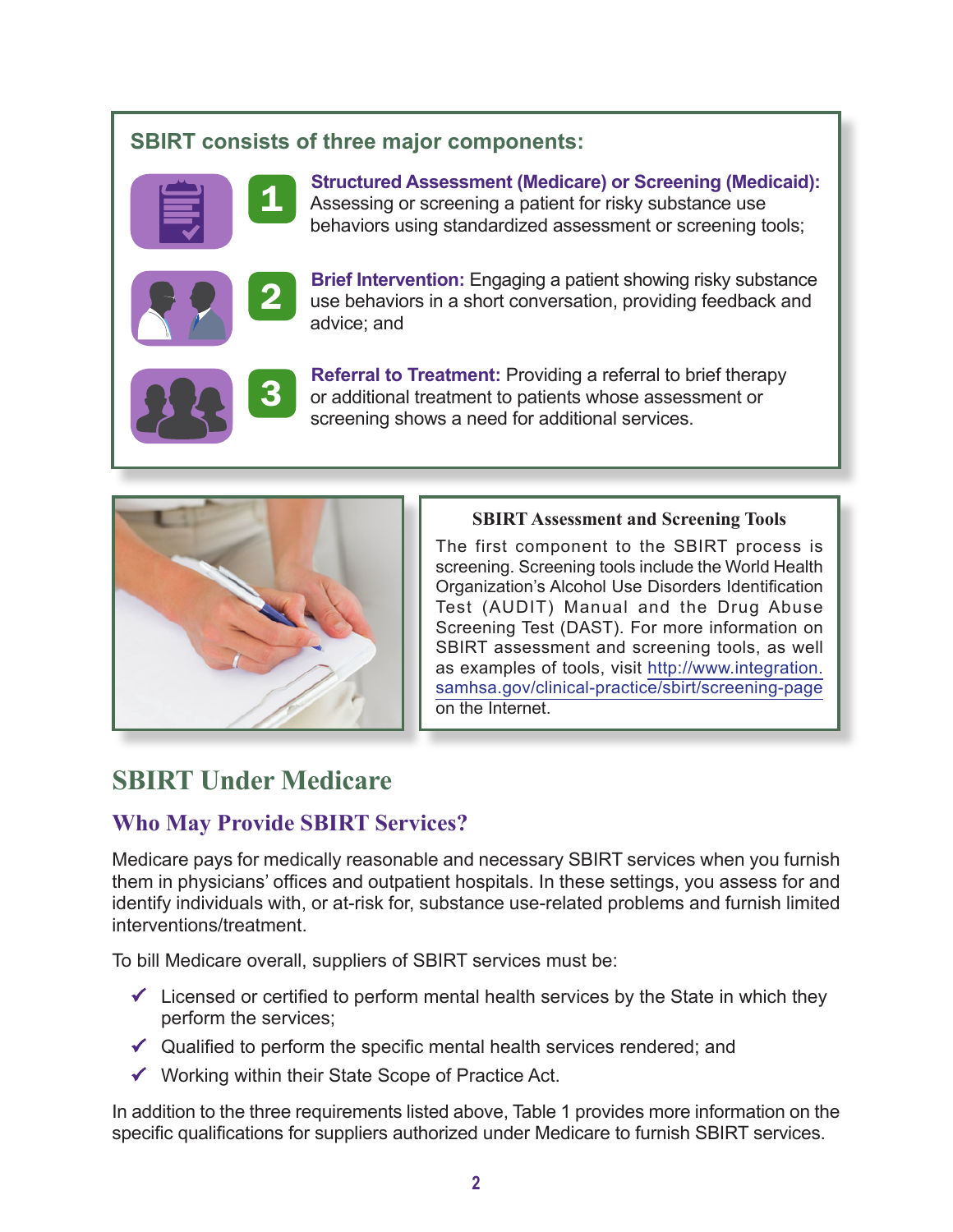| <b>Supplier Type</b>                                      | <b>Qualifications</b>                                                                                                                                                                                                                                                                                                                                                                                                                                                                                                                                                                                                                         | <b>Resources</b>                                                                                                                                                                                                                                                                                                                                      |
|-----------------------------------------------------------|-----------------------------------------------------------------------------------------------------------------------------------------------------------------------------------------------------------------------------------------------------------------------------------------------------------------------------------------------------------------------------------------------------------------------------------------------------------------------------------------------------------------------------------------------------------------------------------------------------------------------------------------------|-------------------------------------------------------------------------------------------------------------------------------------------------------------------------------------------------------------------------------------------------------------------------------------------------------------------------------------------------------|
| P<br><b>Physician</b>                                     | $\checkmark$ Legally authorized to practice<br>medicine by the State in which<br>he or she performs his or her<br>services; and<br>$\checkmark$ Performs his or her services<br>within the scope of his or her<br>license as defined by State law.                                                                                                                                                                                                                                                                                                                                                                                            | 42 Code of Federal Regulations<br>(CFR) 410.20 at http://www.<br>gpo.gov/fdsys/pkg/CFR-2013-<br>title42-vol2/pdf/CFR-2013-<br>title42-vol2-sec410-20.pdf<br>"Medicare Benefit Policy<br>Manual" (Publication 100-02:<br>Chapter 15, Section 30) at<br>http://www.cms.gov/<br>Regulations-and-Guidance/<br>Guidance/Manuals/Downloads/<br>bp102c15.pdf |
| <b>PA</b><br><b>Physician</b><br><b>Assistant</b><br>(PA) | $\checkmark$ Licensed by the State to<br>practice as a PA; and<br>Graduated from a physician<br>$\bullet$<br>assistant educational<br>program accredited by<br>the Accreditation Review<br><b>Commission on Education for</b><br>the Physician Assistant (or its<br>predecessor agencies, the<br><b>Commission on Accreditation</b><br>of Allied Health Education<br>Programs, and the Committee<br>on Allied Health Education<br>and Accreditation); or<br>Passed the national<br>$\bullet$<br>certification examination<br>administered by the<br><b>National Commission on</b><br><b>Certification of Physician</b><br>Assistants (NCCPA). | 42 CFR 410.74 at http://www.<br>gpo.gov/fdsys/pkg/CFR-2013-<br>title42-vol2/pdf/CFR-2013-<br>title42-vol2-sec410-74.pdf<br>"Medicare Benefit Policy<br>Manual" (Publication 100-02:<br>Chapter 15, Section 190) at<br>http://www.cms.gov/<br>Regulations-and-Guidance/<br>Guidance/Manuals/Downloads/<br>bp102c15.pdf                                 |

# **Table 1. Health Care Suppliers Eligible to Provide SBIRT Services**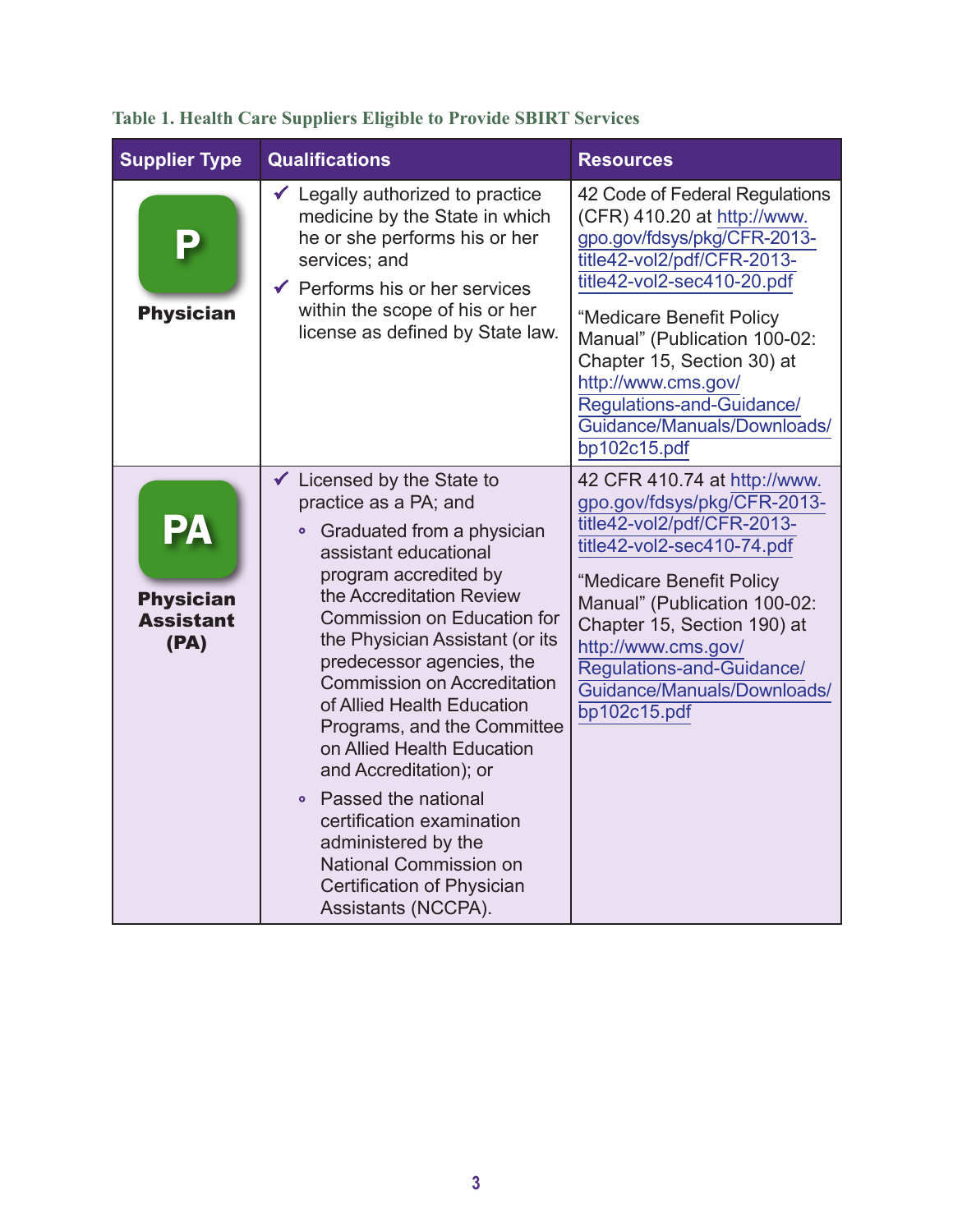|  | Table 1. Health Care Suppliers Eligible to Provide SBIRT Services (cont.) |  |  |  |
|--|---------------------------------------------------------------------------|--|--|--|

| <b>Supplier Type</b>                        | <b>Qualifications</b>                                                                                                                                                                                                                                                                                          | <b>Resources</b>                                                                                                                                                                           |
|---------------------------------------------|----------------------------------------------------------------------------------------------------------------------------------------------------------------------------------------------------------------------------------------------------------------------------------------------------------------|--------------------------------------------------------------------------------------------------------------------------------------------------------------------------------------------|
| <b>NP</b>                                   | If an NP obtained Medicare billing<br>privileges as an NP for the first time<br>on or after January 1, 2003, the<br>NP should:                                                                                                                                                                                 | 42 CFR 410.75 at http://www.<br>gpo.gov/fdsys/pkg/CFR-2013-<br>title42-vol2/pdf/CFR-2013-<br>title42-vol2-sec410-75.pdf                                                                    |
| <b>Nurse</b><br><b>Practitioner</b><br>(NP) | $\checkmark$ Be a registered professional<br>nurse authorized by the State<br>in which he or she furnishes the<br>services to practice as an NP<br>according to State law;<br>$\checkmark$ Be certified as an NP by a<br>recognized national certifying<br>body that has established<br>standards for NPs; and | "Medicare Benefit Policy<br>Manual" (Publication 100-02:<br>Chapter 15, Section 200) at<br>http://www.cms.gov/<br>Regulations-and-Guidance/<br>Guidance/Manuals/Downloads/<br>bp102c15.pdf |
|                                             | $\checkmark$ Possess a master's degree in<br>nursing or a Doctor of Nursing<br>Practice (DNP) degree.                                                                                                                                                                                                          |                                                                                                                                                                                            |
|                                             | If an NP obtained Medicare billing<br>privileges for the first time<br>between January 1, 2001, and<br>January 1, 2003, the NP should:                                                                                                                                                                         |                                                                                                                                                                                            |
|                                             | $\checkmark$ Be a registered professional<br>nurse authorized by the State<br>in which he or she furnishes the<br>services to practice as an NP<br>according to State law; and<br>Be certified as an NP by a                                                                                                   |                                                                                                                                                                                            |
|                                             | recognized national certifying<br>body that has established<br>standards for NPs.                                                                                                                                                                                                                              |                                                                                                                                                                                            |
|                                             | If an NP obtained Medicare billing<br>privileges for the first time <b>before</b><br>January 1, 2001, the NP should:                                                                                                                                                                                           |                                                                                                                                                                                            |
|                                             | $\checkmark$ Be a registered professional<br>nurse authorized by the State<br>in which he or she furnishes the<br>services to practice as an NP<br>according to State law.                                                                                                                                     |                                                                                                                                                                                            |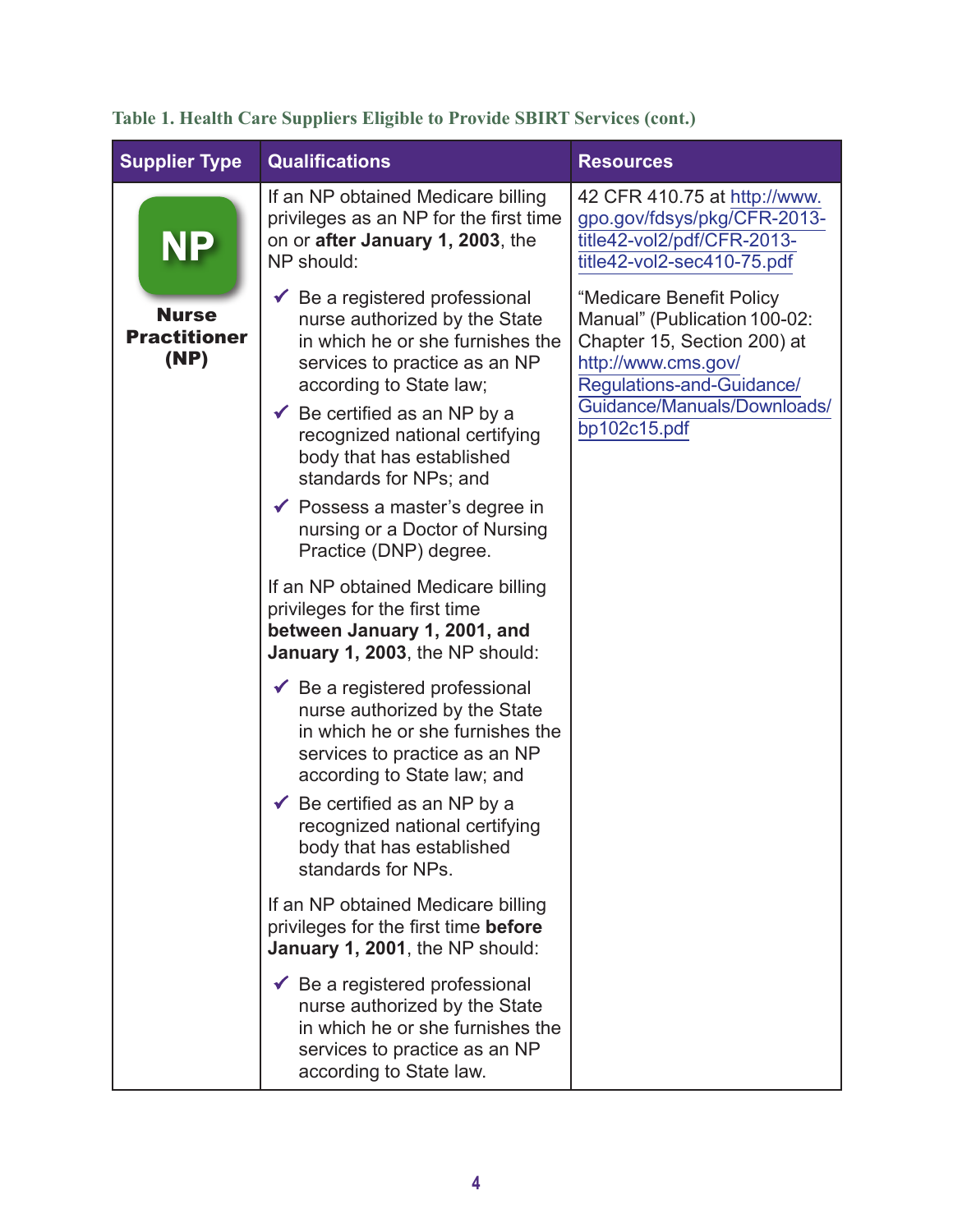| <b>Supplier Type</b>                                                 | <b>Qualifications</b>                                                                                                                                                                                                                                                                                                                                                                                                                                                                                                                                                                                                                                   | <b>Resources</b>                                                                                                                                                                                                                                                                                                      |
|----------------------------------------------------------------------|---------------------------------------------------------------------------------------------------------------------------------------------------------------------------------------------------------------------------------------------------------------------------------------------------------------------------------------------------------------------------------------------------------------------------------------------------------------------------------------------------------------------------------------------------------------------------------------------------------------------------------------------------------|-----------------------------------------------------------------------------------------------------------------------------------------------------------------------------------------------------------------------------------------------------------------------------------------------------------------------|
| CNS<br><b>Clinical</b><br><b>Nurse</b><br><b>Specialist</b><br>(CNS) | $\checkmark$ A registered nurse currently<br>licensed to practice in the State<br>where he or she practices;<br>$\checkmark$ Authorized to furnish the services<br>of a CNS according to State law;<br>$\checkmark$ Possesses a master's degree in<br>a defined clinical area of nursing<br>from an accredited educational<br>institution or a DNP degree; and<br>$\checkmark$ Certified as a CNS by a<br>recognized national certifying<br>body that has established<br>standards for a CNS.                                                                                                                                                           | 42 CFR 410.76 at http://www.<br>gpo.gov/fdsys/pkg/CFR-2013-<br>title42-vol2/pdf/CFR-2013-<br>title42-vol2-sec410-76.pdf<br>"Medicare Benefit Policy<br>Manual" (Publication 100-02:<br>Chapter 15, Section 210) at<br>http://www.cms.gov/<br>Regulations-and-Guidance/<br>Guidance/Manuals/Downloads/<br>bp102c15.pdf |
| CP<br><b>Clinical</b><br><b>Psychologist</b><br>(CP)                 | $\checkmark$ Possesses a doctoral degree<br>in psychology;<br>$\checkmark$ Licensed or certified – based<br>on the doctoral degree in<br>psychology - by the State in<br>which he or she practices;<br>$\checkmark$ Furnishes diagnostic,<br>assessment, preventive,<br>and therapeutic services<br>directly to individuals at the<br>independent practice level<br>of psychology; and<br>← Legally authorized to perform<br>the services under applicable<br>licensure laws of the State in<br>which he or she furnishes<br>the services.<br><b>NOTE:</b> In general, Medicare<br>covers CP services in<br>the same manner as<br>physician's services. | 42 CFR 410.71 at http://www.<br>gpo.gov/fdsys/pkg/CFR-2013-<br>title42-vol2/pdf/CFR-2013-<br>title42-vol2-sec410-71.pdf<br>"Medicare Benefit Policy<br>Manual" (Publication 100-02:<br>Chapter 15, Section 160) at<br>http://www.cms.gov/<br>Regulations-and-Guidance/<br>Guidance/Manuals/Downloads/<br>bp102c15.pdf |

# **Table 1. Health Care Suppliers Eligible to Provide SBIRT Services (cont.)**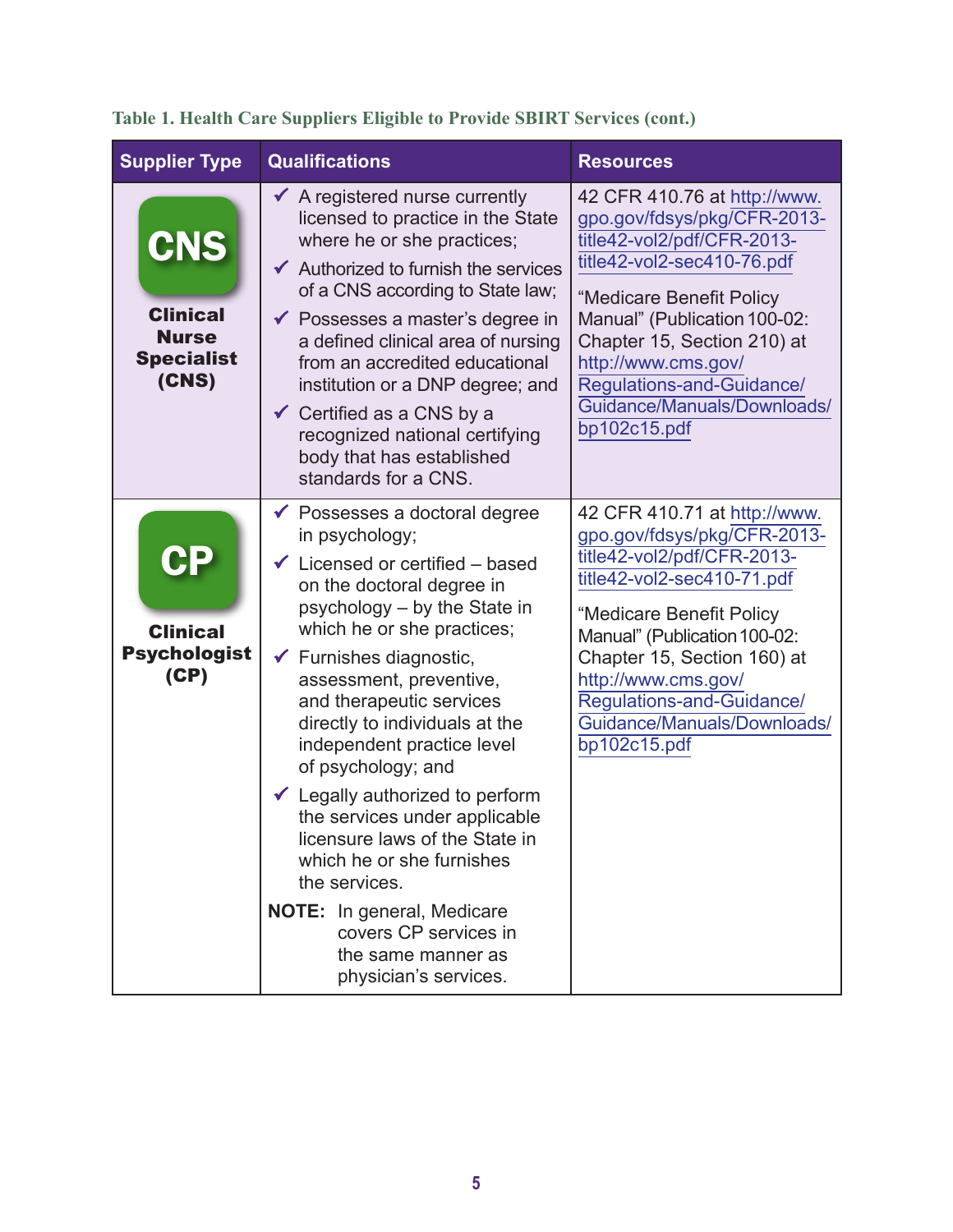| <b>Supplier Type</b>                                                     | <b>Qualifications</b>                                                                                                                                                                                                                                                                                                                                                                                                                                                                                                                                                                                                                                                                                                                                                                                                                          | <b>Resources</b>                                                                                                                                                                                                                                                                                                      |
|--------------------------------------------------------------------------|------------------------------------------------------------------------------------------------------------------------------------------------------------------------------------------------------------------------------------------------------------------------------------------------------------------------------------------------------------------------------------------------------------------------------------------------------------------------------------------------------------------------------------------------------------------------------------------------------------------------------------------------------------------------------------------------------------------------------------------------------------------------------------------------------------------------------------------------|-----------------------------------------------------------------------------------------------------------------------------------------------------------------------------------------------------------------------------------------------------------------------------------------------------------------------|
| <b>CSW</b><br><b>Clinical</b><br><b>Social</b><br><b>Worker</b><br>(CSW) | ◆ Possesses a master's or<br>doctor's degree in social work;<br>$\checkmark$ Performed at least 2 years of<br>supervised clinical social<br>work; and<br>$\checkmark$ Licensed or certified as a CSW<br>by the State in which he or she<br>performs the services, except,<br>in the case of an individual in a<br>State that does not provide for<br>licensure or certification:<br>Licensed or certified at the<br>$\bullet$<br>highest level of practice<br>provided by the laws of the<br>State in which the services<br>are performed; and<br>• Completed at least 2 years or<br>3,000 hours of post-master's<br>degree supervised clinical<br>social work practice under<br>the supervision of a master's<br>degree level social worker in<br>an appropriate setting such<br>as a hospital, Skilled Nursing<br>Facility (SNF), or clinic. | 42 CFR 410.73 at http://www.<br>gpo.gov/fdsys/pkg/CFR-2013<br>-title42-vol2/pdf/CFR-2013-<br>title42-vol2-sec410-73.pdf<br>"Medicare Benefit Policy<br>Manual" (Publication 100-02:<br>Chapter 15, Section 170) at<br>http://www.cms.gov/<br>Regulations-and-Guidance/<br>Guidance/Manuals/Downloads/<br>bp102c15.pdf |
| UITIVI<br><b>Certified</b><br><b>Nurse-</b><br><b>Midwife</b>            | $\checkmark$ A registered nurse currently<br>licensed to practice in the State<br>where he or she practices;<br>Successfully completed a<br>program of study and clinical<br>experience for nurse-midwives<br>from an accredited educational<br>institution; and<br>$\checkmark$ Certified as a nurse-midwife<br>by the American College<br>of Nurse-Midwives or the<br>American College of<br>Nurse-Midwives<br><b>Certification Council.</b>                                                                                                                                                                                                                                                                                                                                                                                                 | 42 CFR 410.77 at http://www.<br>gpo.gov/fdsys/pkg/CFR-2013-<br>title42-vol2/pdf/CFR-2013-<br>title42-vol2-sec410-77.pdf<br>"Medicare Benefit Policy<br>Manual" (Publication 100-02:<br>Chapter 15, Section 180) at<br>http://www.cms.gov/<br>Regulations-and-Guidance/<br>Guidance/Manuals/Downloads/<br>bp102c15.pdf |

# **Table 1. Health Care Suppliers Eligible to Provide SBIRT Services (cont.)**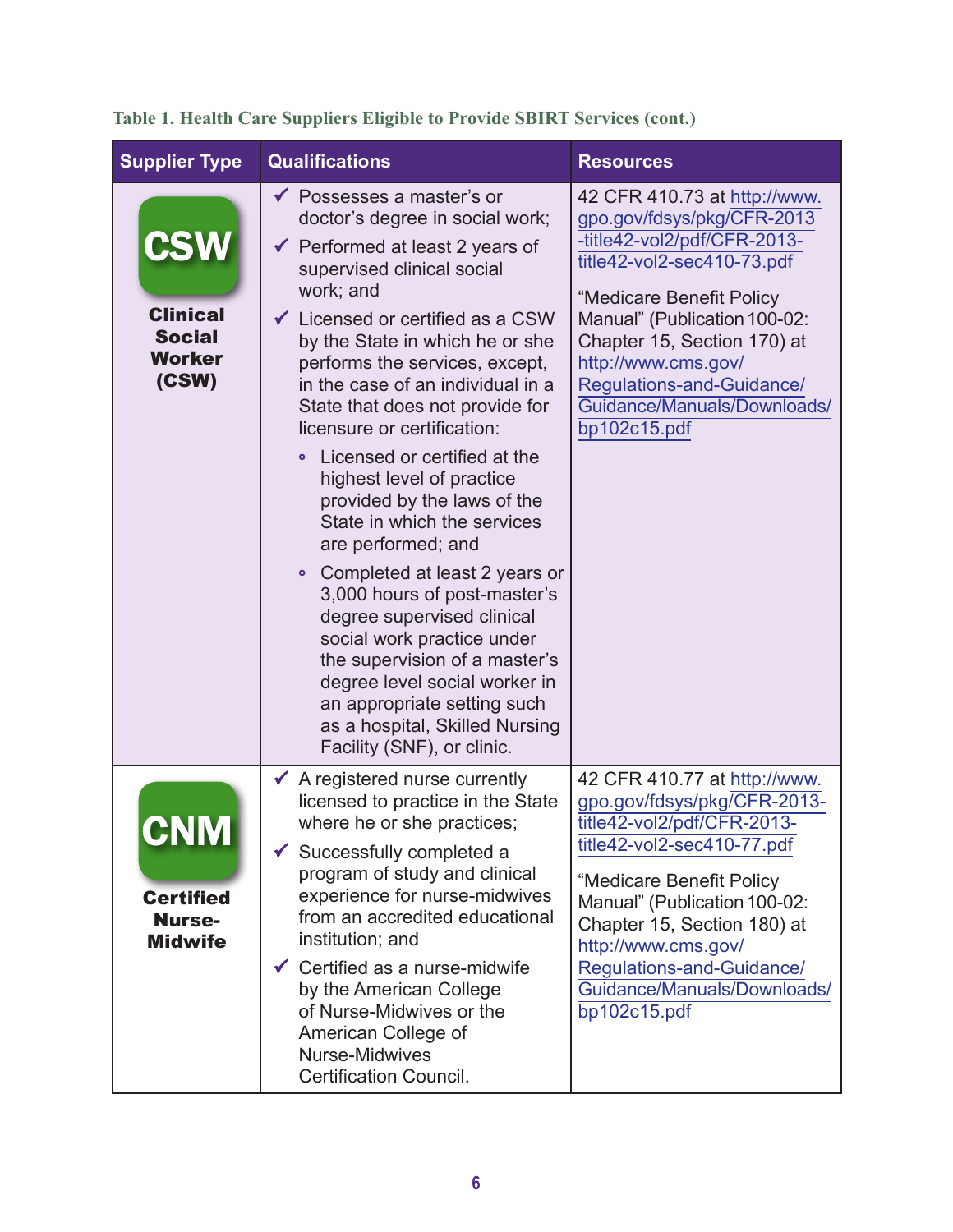#### **When Will Medicare Cover SBIRT Services?**

Medicare covers only reasonable and necessary SBIRT services that meet the requirements of diagnosis or treatment of illness or injury (that is, when you **provide the service to evaluate and/or treat patients with signs/symptoms of illness or injury**) per the Social Security Act (the Act), Section 1862(a)(1)(A).

Medicare pays for these services under the Medicare Physician Fee Schedule (PFS) and the hospital Outpatient Prospective Payment System (OPPS). For more information on Medicare's payment for SBIRT services, refer to the "Medicare Claims Processing Manual" (Publication 100-04: Chapter 4, Section 200.6) at [http://www.cms.gov/Regulations-and-](http://www.cms.gov/Regulations-and-Guidance/Guidance/Manuals/Downloads/clm104c04.pdf)[Guidance/Guidance/Manuals/Downloads/clm104c04.pdf](http://www.cms.gov/Regulations-and-Guidance/Guidance/Manuals/Downloads/clm104c04.pdf) on the Centers for Medicare & Medicaid Services (CMS) website.

#### **How Must I Document SBIRT Services?**

Information in the patient's medical record must support all claims for Medicare services. The medical record for covered SBIRT services must:

- $\checkmark$  Create complete, legible medical records;
- $\checkmark$  Denote start/stop time or total face-to-face time with the patient (because some SBIRT Healthcare Common Procedure Coding System [HCPCS] codes are time-based codes);
- $\checkmark$  Document the patient's progress, response to changes in treatment, and revision of diagnosis;

#### **Expansion of Medicare Telehealth to Include SBIRT Services**

Beginning January 1, 2013, Medicare telehealth services include SBIRT services. All eligibility criteria, conditions of payment, payment, or billing methods that apply to Medicare telehealth services also apply to Medicare SBIRT services provided with telehealth. For more information on telehealth services, refer to [http://www.cms.gov/Outreach](http://www.cms.gov/Outreach-and-Education/Medicare-Learning-Network-MLN/MLNProducts/Downloads/TelehealthSrvcsfctsht.pdf)[and-Education/Medicare-Learning-](http://www.cms.gov/Outreach-and-Education/Medicare-Learning-Network-MLN/MLNProducts/Downloads/TelehealthSrvcsfctsht.pdf)[Network-MLN/MLNProducts/Downloads/](http://www.cms.gov/Outreach-and-Education/Medicare-Learning-Network-MLN/MLNProducts/Downloads/TelehealthSrvcsfctsht.pdf) [TelehealthSrvcsfctsht.pdf](http://www.cms.gov/Outreach-and-Education/Medicare-Learning-Network-MLN/MLNProducts/Downloads/TelehealthSrvcsfctsht.pdf) and visit [http://](http://www.cms.gov/Medicare/Medicare-General-Information/Telehealth) [www.cms.gov/Medicare/Medicare-](http://www.cms.gov/Medicare/Medicare-General-Information/Telehealth)[General-Information/Telehealth](http://www.cms.gov/Medicare/Medicare-General-Information/Telehealth) on the CMS website.

- $\checkmark$  Document the rationale for ordering diagnostic and other ancillary services, or ensure that it can be easily inferred;
- $\checkmark$  For each patient encounter, document:
	- Assessment, clinical impression, and diagnosis;
	- Date and legible identity of observer/provider;
	- Physical examination findings and prior diagnostic test results;
	- Plan of care; and
	- Reason for encounter and relevant history;
- $\checkmark$  Identify appropriate health risk factors;
- $\checkmark$  Include documentation to support all Current Procedural Terminology (CPT) and International Classification of Diseases, 9th Revision, Clinical Modification (ICD-9-CM) codes reported on the health insurance claim;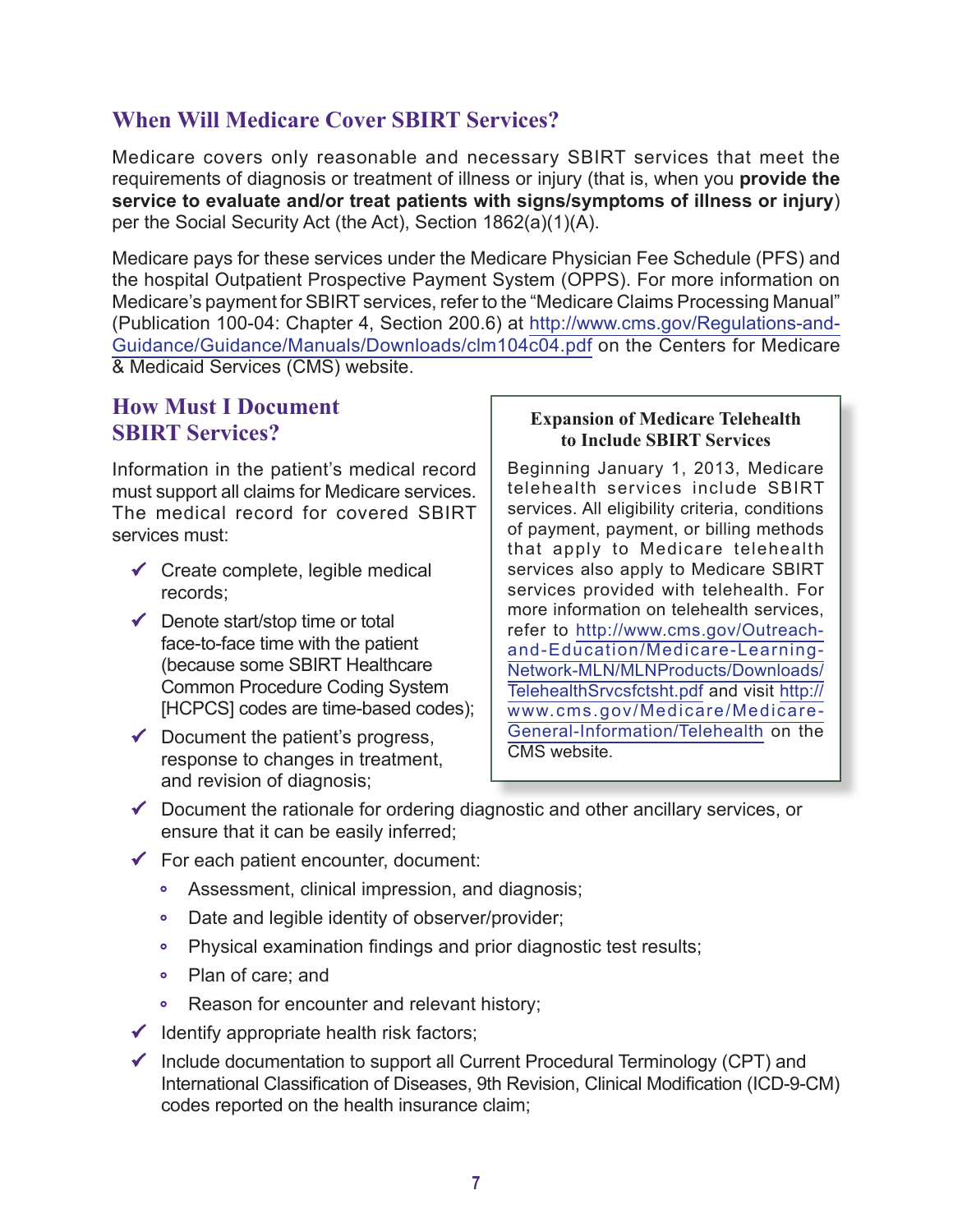- $\checkmark$  Make past and present diagnoses accessible for the treating and/or consulting physician; and
- $\checkmark$  Sign all services provided/ordered.
- **NOTE:** In the event of a claims audit, incomplete records place you at risk of partial/full denial of Medicare payments.

#### **How Can I Bill SBIRT Services?**

In the 2008 Medicare PFS, Medicare created two HCPCS codes to allow you to appropriately report and get payment for alcohol and substance abuse assessment and intervention services. The following graphic describes the alcohol and substance abuse assessment and interventions services codes.



#### **Does Medicare's Outpatient Mental Health Treatment Limitation Apply for Medicare SBIRT Services?**

If you performed the service after **January 1, 2014**, the limitation does not apply. Otherwise, yes.

Historically, regardless of the actual expenses a beneficiary incurred during treatment of mental, psychoneurotic, and personality disorders while not an inpatient of a hospital, Medicare limited the amount recognized for Part B deductible and payment purposes to 62.5 percent of the Medicare-approved amount for those services. The limitation was called the outpatient mental health treatment limitation (the limitation).

Medicare phased out the limitation over a 5-year period from 2010 to 2014. The 62.5 percent limitation applied until January 1, 2010. Table 2 describes the phase-out for the limitation effective January 1, 2010, to January 1, 2014.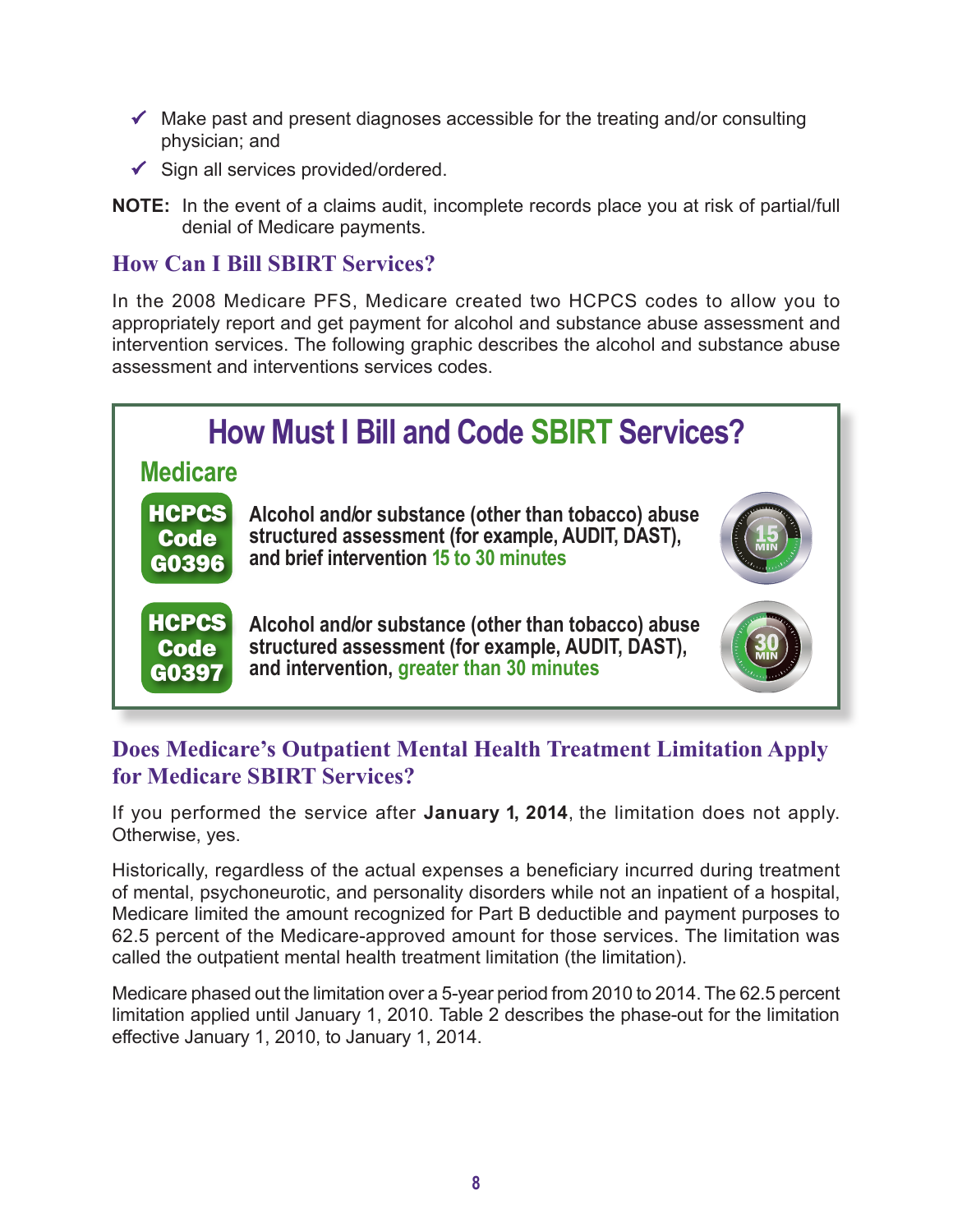| <b>Effective for</b><br>the Year(s)    | <b>Applicable Limitation</b><br><b>Percentage</b> | <b>Medicare Pays</b> | <b>Patient Pays</b> |
|----------------------------------------|---------------------------------------------------|----------------------|---------------------|
| January 1, 2010 -<br>December 31, 2011 | 68.75%                                            |                      | 45%                 |
| January 1, 2012 -<br>December 31, 2012 | 75%                                               | 60%                  | 40%                 |
| January 1, 2013 -<br>December 31, 2013 | 81.25%                                            | 65%                  | 35%                 |
| January 1, 2014 -<br>onward            | 100%                                              | 80%                  | 20%                 |

**Table 2. Phasing Out Medicare's Outpatient Mental Health Treatment Limitation**

**NOTE:** No national policy establishes whether the limitation applies to SBIRT services. Your local Medicare Administrative Contractor (MAC) determines the application of the limitation to the SBIRT services. Find contact information for your local MAC at [http://www.cms.gov/Research-Statistics-Data-and-Systems/Monitoring-](http://www.cms.gov/Research-Statistics-Data-and-Systems/Monitoring-Programs/Medicare-FFS-Compliance-Programs/Review-Contractor-Directory-Interactive-Map)[Programs/Medicare-FFS-Compliance-Programs/Review-Contractor-Directory-](http://www.cms.gov/Research-Statistics-Data-and-Systems/Monitoring-Programs/Medicare-FFS-Compliance-Programs/Review-Contractor-Directory-Interactive-Map)[Interactive-Map](http://www.cms.gov/Research-Statistics-Data-and-Systems/Monitoring-Programs/Medicare-FFS-Compliance-Programs/Review-Contractor-Directory-Interactive-Map) on the CMS website.

# **SBIRT Under Medicaid** What's New In Medicaid?

#### **Who May Provide SBIRT Services?**

#### **Screenings**

States may include screening to identify problem drinking and substance use as a preventive service in their Medicaid State Plan. For preventive screenings, a physician or other licensed practitioner of the healing arts must recommend the service, within the scope of their practice under State law. For more information about Medicaid's coverage of preventive services refer to [http://www.](http://www.medicaid.gov/federal-policy-guidance/downloads/CIB-11-27-2013-Prevention.pdf) [medicaid.gov/federal-policy-guidance/](http://www.medicaid.gov/federal-policy-guidance/downloads/CIB-11-27-2013-Prevention.pdf) [downloads/CIB-11-27-2013-Prevention.pdf](http://www.medicaid.gov/federal-policy-guidance/downloads/CIB-11-27-2013-Prevention.pdf) on the Medicaid website.

On July 15, 2013, CMS published a final rule revising the regulatory definition of preventive services at 42 CFR 440.130(c) to make it consistent with the statutory provision at Section 1905(a)(13) of the Act that governs preventive services. This change would allow other types of staff (such as community health workers or other non-licensed practitioners) to screen for risky substance use behaviors. The former regulation stated, "Preventive services means services provided by a physician or other licensed practitioner of the healing arts within the scope of his practice …".

#### **Other Services**

For other services, such as brief intervention, States establish the qualifications of the practitioner when they cover a service in their Medicaid State Plan. In many instances, qualifications for practitioners offering substance use treatment include, but are not limited to:

- $\checkmark$  Licensed or certified to perform substance use services by the State in which they perform the services;
- $\checkmark$  Qualified to perform the specific substance use services rendered;
- $\checkmark$  Supervised by a licensed practitioner of the healing arts (in some instances, when a qualified non-licensed professional renders the services); and
- $\checkmark$  Working within their State Scope of Practice Act.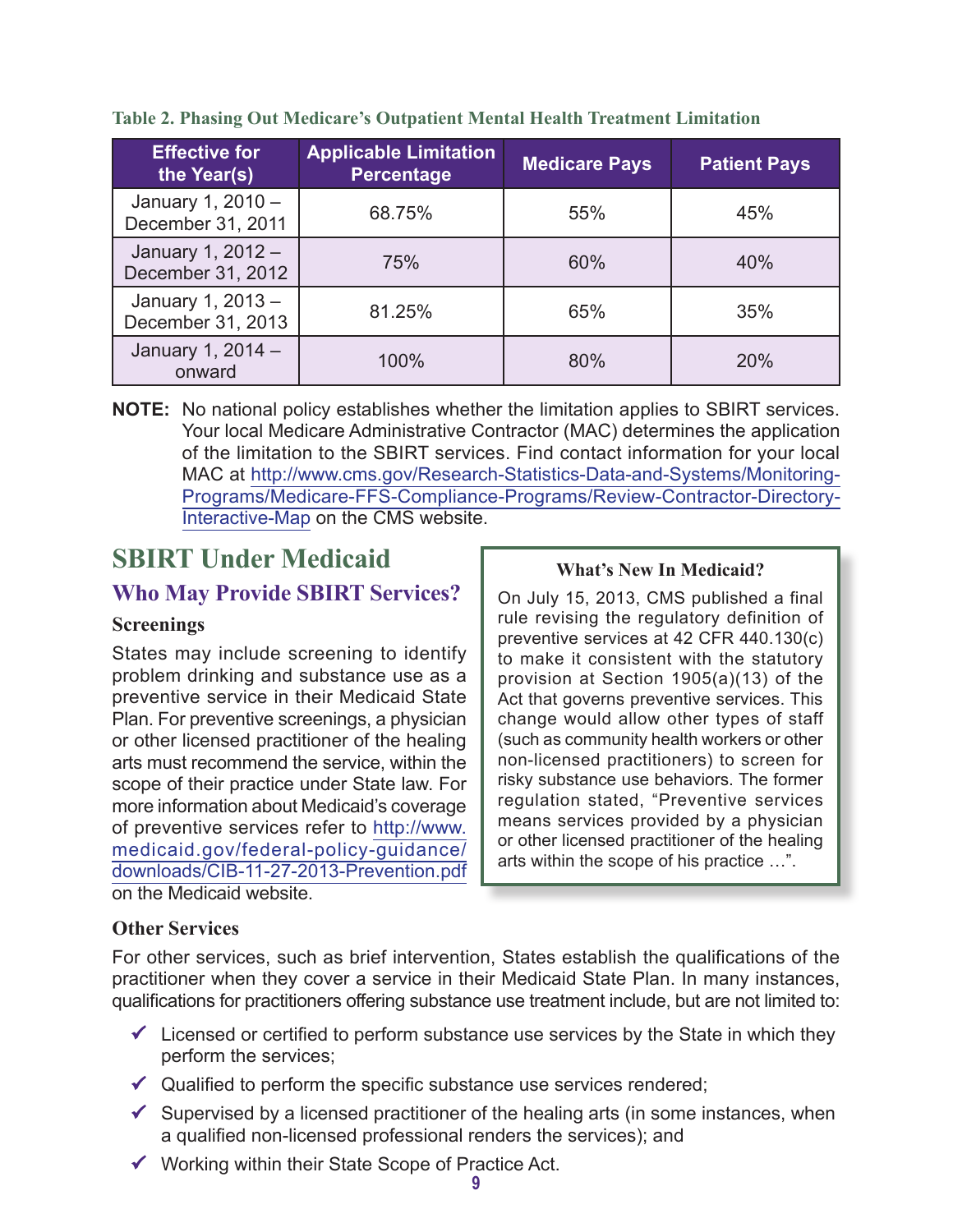#### **When Will Medicaid Cover SBIRT Services?**

Under the Early and Periodic Screening, Diagnostic and Treatment (EPSDT) benefit, Medicaid covers periodic screening (well child exams) as defined by statute for eligible children and youth. One required element of this screening is a comprehensive health and developmental history including assessment of physical and mental health development. Part of this assessment includes an age-appropriate mental health and substance use health screening.

For adults, State Medicaid agencies may, but are not required to, include SBIRT services in their Medicaid program. As indicated above, if States cover SBIRT, payment for these services depends on a variety of factors including qualified practitioner, documentation, or other payment rules established by the State.

#### **How Must I Document SBIRT Services?**

Documentation for SBIRT services should comply with a State's Medicaid policy. You can often find information regarding documentation in the State's Medicaid provider manual. For additional information regarding documentation, providers should contact their State Medicaid agency. For contact information on each State's Medicaid agency, visit <http://www.medicaid.gov/Medicaid-CHIP-Program-Information/By-State/By-State.html>on the Medicaid website.

#### **How Can I Bill SBIRT Services?**

If a State chooses to cover SBIRT under its Medicaid program, it has options for which codes can be used. For example, HCPCS codes G0396, G0397, H0049, and H0050. The National Correct Coding Initiative (NCCI) Policy Manual contains information about the billing of codes G0396 and G0397 with evaluation and management codes and behavioral health codes in Chapter 12, Section C (15). To find that information, visit [http://](http://www.medicaid.gov/Medicaid-CHIP-Program-Information/By-Topics/Data-and-Systems/National-Correct-Coding-Initiative.html) [www.medicaid.gov/Medicaid-CHIP-Program-Information/By-Topics/Data-and-Systems/](http://www.medicaid.gov/Medicaid-CHIP-Program-Information/By-Topics/Data-and-Systems/National-Correct-Coding-Initiative.html) [National-Correct-Coding-Initiative.html](http://www.medicaid.gov/Medicaid-CHIP-Program-Information/By-Topics/Data-and-Systems/National-Correct-Coding-Initiative.html) on the Internet.

# **Dual Eligibles**

For individuals who participate in the Medicare and Medicaid programs (dual eligibles), Medicare-participating providers should bill Medicare as usual and the MAC will transfer the claim to Medicaid after determining the Medicare-approved amount and authorizing payment, if appropriate. The Medicare provider must enroll in the State Medicaid Program if he or she wants to receive payment from the program. States must accept the claim and determine if the State payment will pay for the cost-sharing amounts.

States will accept claims and pay cost-sharing amounts, in accordance with their approved payment method as set out in the State plan, for all Medicare-covered services for certain dual eligible populations.

**NOTE:** Nominal Medicaid cost sharing applies for all dual eligibles, if applicable to the rendered service. However, you may not balance-bill certain dual eligibles when the Medicare and Medicaid payments fall below the approved Medicare rate.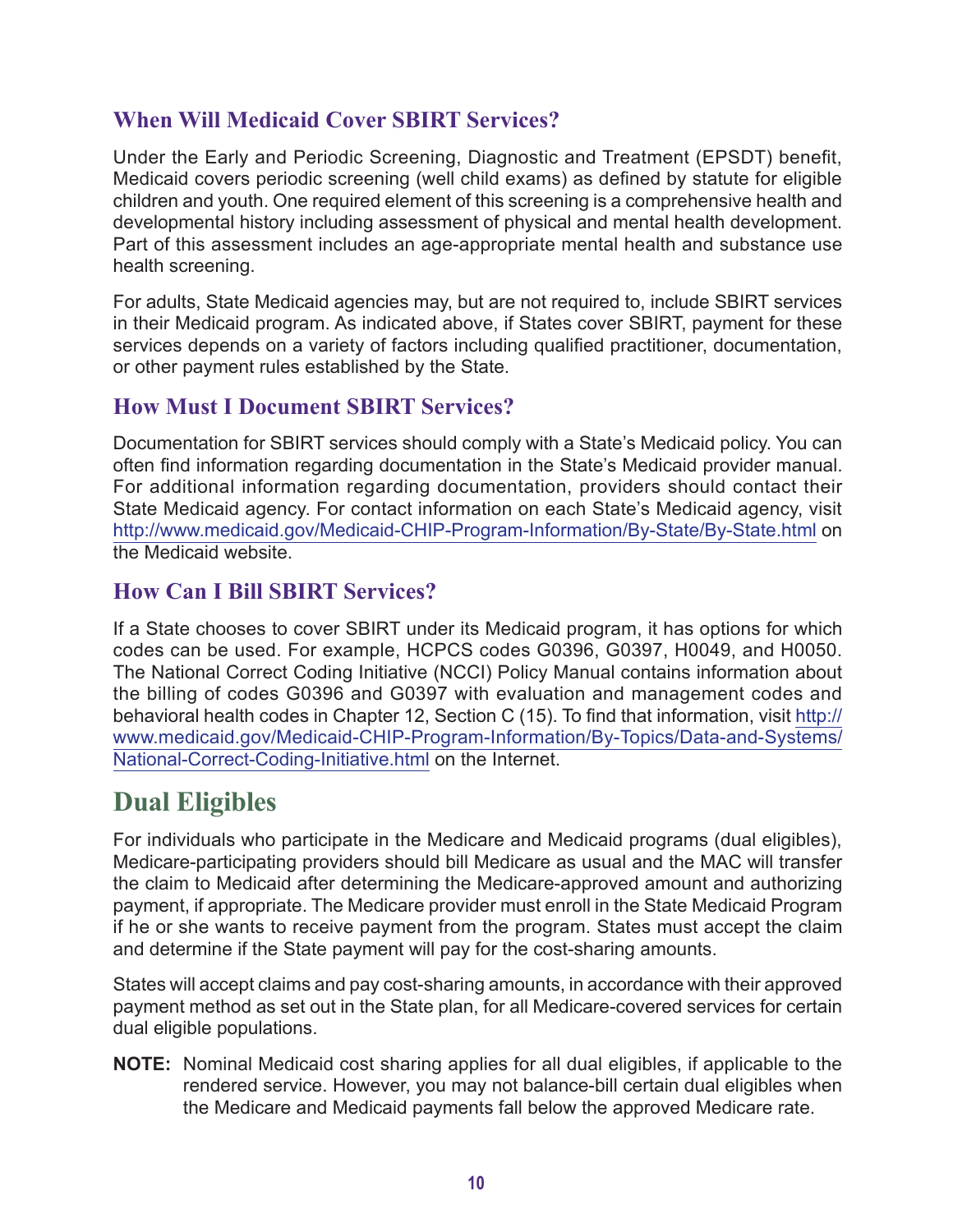For more information on dual eligibles, refer to "Medicaid Coverage of Medicare Beneficiaries (Dual Eligibles) At a Glance" at [http://www.cms.gov/Outreach-and-Education/](http://www.cms.gov/Outreach-and-Education/Medicare-Learning-Network-MLN/MLNProducts/Downloads/Medicare_Beneficiaries_Dual_Eligibles_At_a_Glance.pdf) [Medicare-Learning-Network-MLN/MLNProducts/Downloads/Medicare\\_Beneficiaries\\_](http://www.cms.gov/Outreach-and-Education/Medicare-Learning-Network-MLN/MLNProducts/Downloads/Medicare_Beneficiaries_Dual_Eligibles_At_a_Glance.pdf) [Dual\\_Eligibles\\_At\\_a\\_Glance.pdf](http://www.cms.gov/Outreach-and-Education/Medicare-Learning-Network-MLN/MLNProducts/Downloads/Medicare_Beneficiaries_Dual_Eligibles_At_a_Glance.pdf) on the CMS website.

# **Resources**

Table 3 provides resources for additional information.

|  |  | <b>Table 3. Resources</b> |
|--|--|---------------------------|
|--|--|---------------------------|

| <b>Resource</b>                                                               | <b>Website</b>                                                                                                                                                                                                                                                                                                                                                                                                                                                                                                                                                                                                                                        |
|-------------------------------------------------------------------------------|-------------------------------------------------------------------------------------------------------------------------------------------------------------------------------------------------------------------------------------------------------------------------------------------------------------------------------------------------------------------------------------------------------------------------------------------------------------------------------------------------------------------------------------------------------------------------------------------------------------------------------------------------------|
| <b>MAC Contact</b><br>Information                                             | http://www.cms.gov/Research-Statistics-Data-and-Systems/<br>Monitoring-Programs/Medicare-FFS-Compliance-Programs/<br>Review-Contractor-Directory-Interactive-Map                                                                                                                                                                                                                                                                                                                                                                                                                                                                                      |
| <b>Medicare Learning</b><br>Network® (MLN)<br><b>Guided Pathways</b><br>(GPs) | The MLN GPs help providers gain knowledge on resources<br>and products related to Medicare and the CMS website. For<br>more information applicable to you, refer to the section about<br>your provider type in the "MLN Guided Pathways: Provider<br>Specific Medicare Resources" booklet at http://www.cms.gov/<br>Outreach-and-Education/Medicare-Learning-Network-MLN/<br>MLNEdWebGuide/Downloads/Guided Pathways Provider<br>Specific Booklet.pdf on the CMS website.<br>For all other GP resources, visit http://www.cms.gov/Outreach-<br>and-Education/Medicare-Learning-Network-MLN/MLNEdWeb<br>Guide/Guided Pathways.html on the CMS website. |
| <b>Outpatient Mental</b><br><b>Health Treatment</b><br>Limitation             | "Medicare Claims Processing Manual" (Publication 100-04:<br>Chapter 5, Section 100.4; Chapter 9, Section 60; and<br>Chapter 12, Section 210 & Section 210.1 E)<br>http://www.cms.gov/Regulations-and-Guidance/Guidance/<br>Manuals/Internet-Only-Manuals-IOMs-Items/CMS018912.html<br>MLN Matters® Article MM6686, "Outpatient Mental Health<br><b>Treatment Limitation"</b><br>http://www.cms.gov/Outreach-and-Education/Medicare-<br>Learning-Network-MLN/MLNMattersArticles/Downloads/<br><b>MM6686.pdf</b>                                                                                                                                        |
| <b>SBIRT Services</b>                                                         | MLN Matters® Special Edition Article SE1013 "Summary<br>of Medicare Reporting and Payment of Services for Alcohol<br>and/or Substance (Other than Tobacco) Abuse Structured<br>Assessment and Brief Intervention (SBIRT) Services"<br>http://www.cms.gov/Outreach-and-Education/Medicare-Learning-<br>Network-MLN/MLNMattersArticles/Downloads/SE1013.pdf                                                                                                                                                                                                                                                                                             |